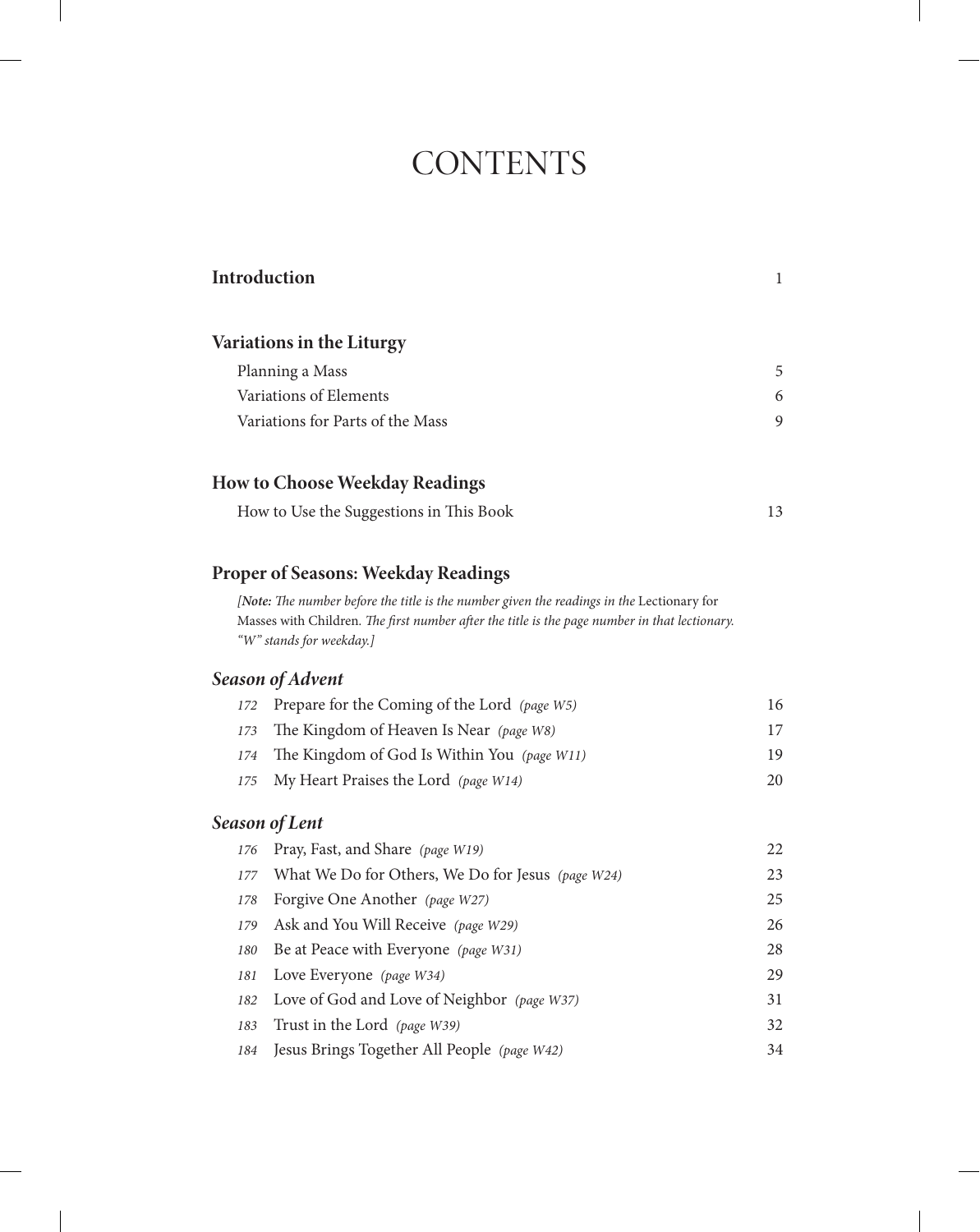# *Season of Easter*

|     | 185 Witnesses of the Resurrection (page W47)      | 36 |
|-----|---------------------------------------------------|----|
| 186 | The Power of Jesus' Name (page W50)               | 37 |
|     | 187 One in Christ Jesus (page W53)                | 39 |
| 188 | Followers of Jesus (page W55)                     | 40 |
| 189 | Obedience to God (page W58)                       | 42 |
| 190 | There Are Other Sheep Who Belong to Me (page W61) | 43 |
| 191 | Believe in Jesus (page W65)                       | 45 |
| 192 | Preaching about Jesus (page W67)                  | 46 |

### *Ordinary Time*

| 193 | Light for the World (page W73)                  | 48 |
|-----|-------------------------------------------------|----|
| 194 | Love Everyone (page W75)                        | 49 |
| 195 | This Is How You Should Pray (page W77)          | 51 |
| 196 | Store Up Riches in Heaven (page W79)            | 52 |
| 197 | I Will Take Care of You (page W81)              | 54 |
| 198 | Forgive as the Lord Has Forgiven You (page W84) | 55 |
| 199 | My Burden Is Light (page W86)                   | 57 |
| 200 | Treasures of Heaven (page W88)                  | 58 |
| 201 | Trust in the Lord (page W90)                    | 60 |
| 202 | Gifts Received from God (page W93)              | 61 |
| 203 | The Word That I Speak (page W96)                | 63 |
| 204 | I Will Help You (page W98)                      | 64 |
| 205 | The Lord Will Help You (page W100)              | 65 |
| 206 | We Are Called God's Children (page W104)        | 67 |
| 207 | Jesus Blessed the Children (page W106)          | 68 |
| 208 | I Want to See Again (page W108)                 | 70 |
| 209 | They Were Extremely Generous (page W110)        | 71 |
| 210 | Kind Is the Lord (page W112)                    | 73 |
| 211 | I Will Save You (page W114)                     | 74 |
| 212 | God Is Love (page W116)                         | 76 |
| 213 | Sent to Preach the Kingdom of God (page W119)   | 77 |
| 214 | Who Is My Neighbor? (page W112)                 | 79 |
| 215 | Ask and You Will Receive (page W124)            | 80 |
| 216 | Become Stronger in Your Faith (page W126)       | 82 |
| 217 | Show Faith by Actions (page W128)               | 83 |
| 218 | The Good Shepherd (page W130)                   | 85 |
| 219 | Give Thanks to God (page W133)                  | 86 |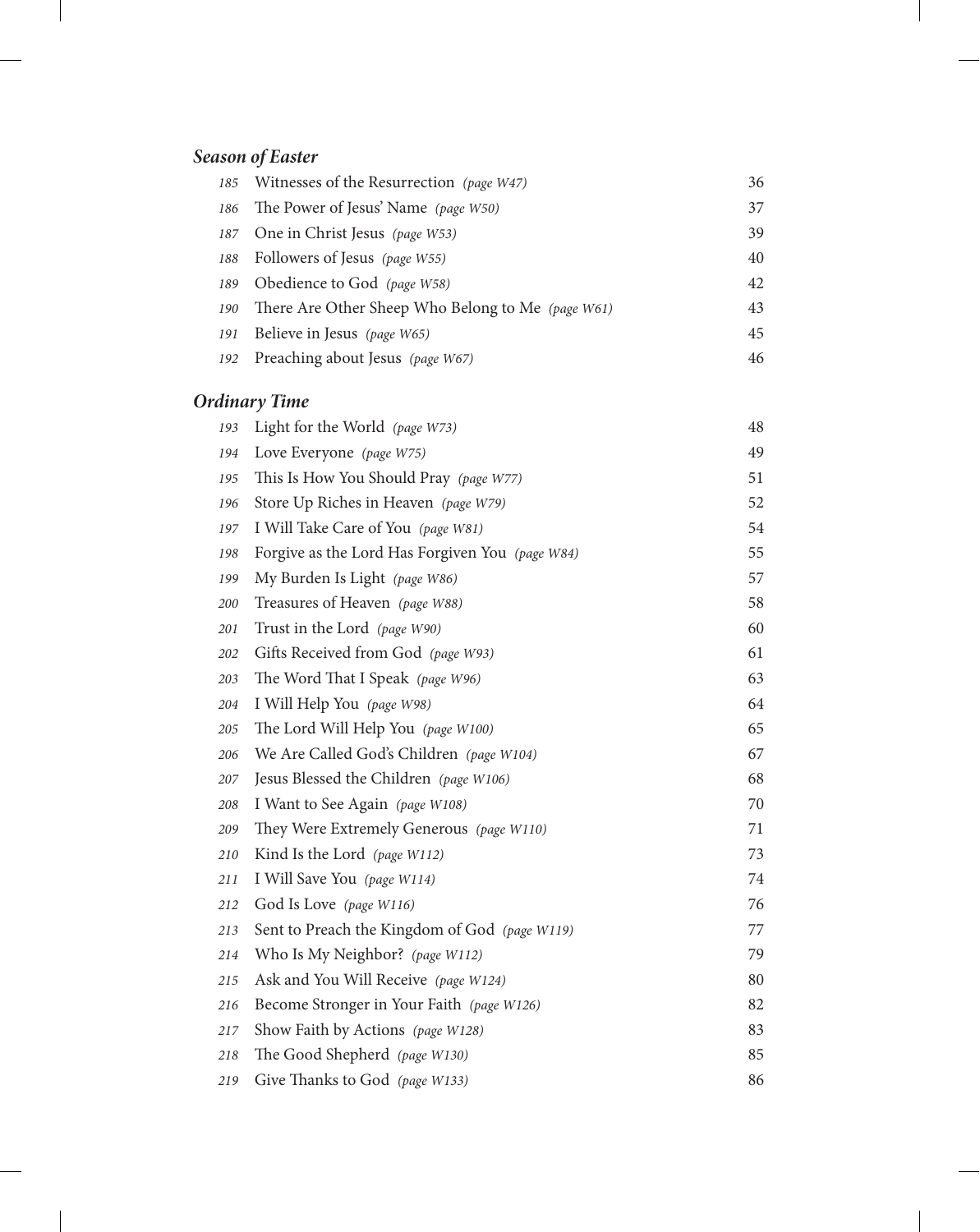|     | 220 Pray Always (page W135)              | 87 |
|-----|------------------------------------------|----|
| 221 | God Loves Us (page W137)                 | 89 |
|     | 222 We Are the People of God (page W139) | 90 |
| 223 | The Spirit Has Given Us Life (page W141) | 92 |
|     | 224 Peace I Leave with You (page W143)   | 93 |
|     | 225 One with Jesus (page W145)           | 94 |
|     | 226 May Your Joy Be Complete (page W147) | 96 |
|     | 227 You Are My Friends (page W146)       | 97 |
|     |                                          |    |

#### *Last Weeks in Ordinary Time*

| 228 Entering the Kingdom of Heaven (page W151)  | 99.  |
|-------------------------------------------------|------|
| 229 The Banquet of the Kingdom (page W153)      | 100- |
| 230 The Lord Is Coming Soon (page W155)         | 102. |
| 231 The Kingdom of God Is Among You (page W157) | 103. |

### **Proper of Saints**

*[Note: Numbers followed by "a" or "b" note celebrations found in the* New Roman Missal *but not in the* Lectionary for Masses with Children*.]*

#### *January*

| 234 | January 1 Octave of Christmas, Mary, Mother of God Solemnity | 105 |
|-----|--------------------------------------------------------------|-----|
| 235 | January 2 Basil the Great and Gregory Nazianzen Memorial     | 105 |
|     | 235a January 3 Most Holy Name of Jesus Memorial              | 105 |
| 236 | January 4 Elizabeth Ann Seton Memorial                       | 105 |
| 237 | January 5 John Neumann Memorial                              | 106 |
| 238 | January 6 André Bessette                                     | 106 |
| 239 | January 7 Raymond of Penyafort                               | 106 |
| 240 | January 13 Hilary                                            | 107 |
| 241 | January 17 Anthony Memorial                                  | 107 |
| 242 | January 20 Fabian                                            | 107 |
| 243 | January 20 Sebastian                                         | 107 |
| 244 | January 21 Agnes Memorial                                    | 108 |
| 245 | January 22 Vincent                                           | 108 |
| 246 | January 24 Francis de Sales Memorial                         | 108 |
| 247 | January 25 The Conversion of Paul Feast                      | 108 |
| 248 | January 26 Timothy and Titus Memorial                        | 110 |
| 249 | January 27 Angela Merici                                     | 110 |
| 250 | January 28 Thomas Aquinas Memorial                           | 110 |
| 251 | January 31 John Bosco Memorial                               | 111 |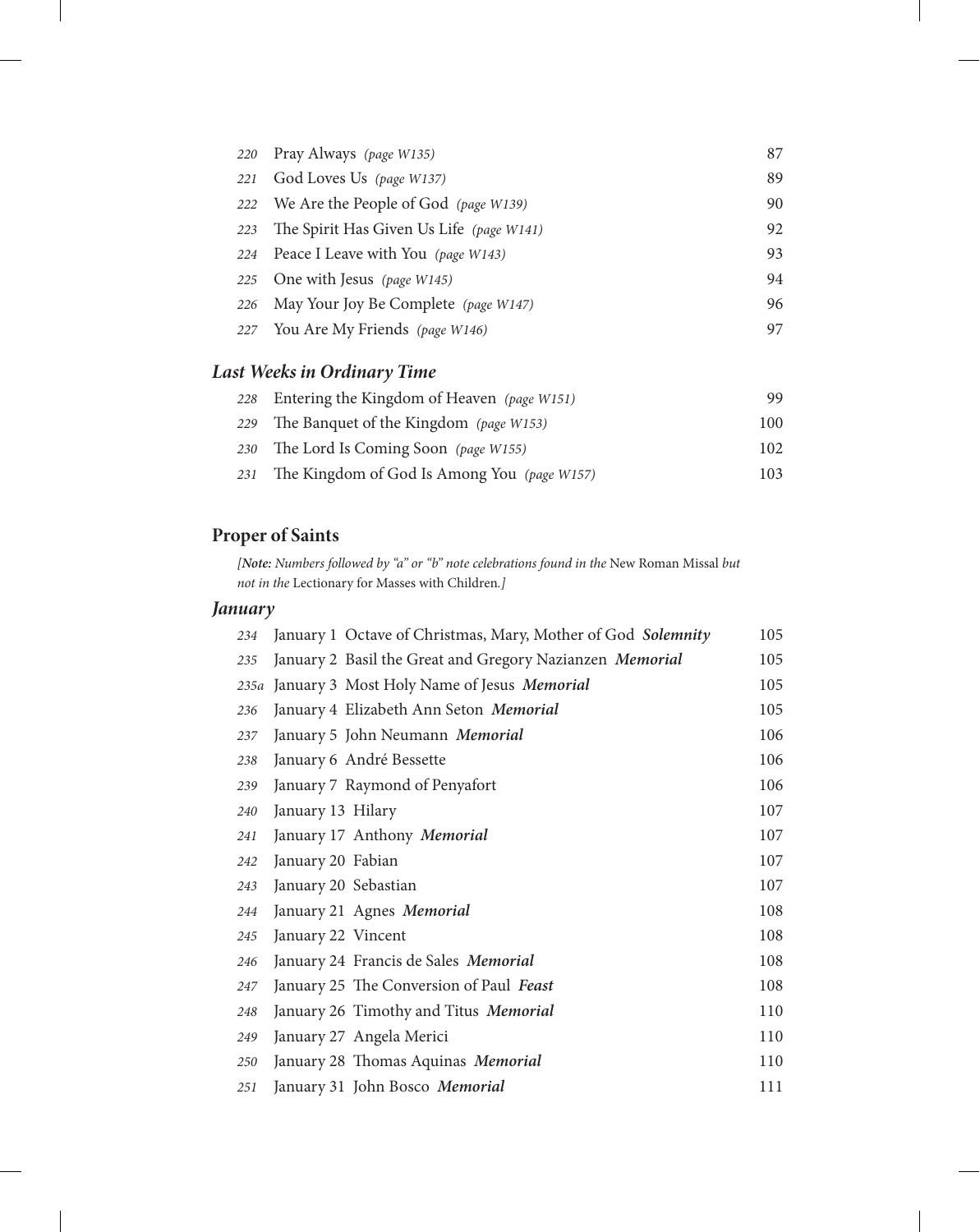# *February*

| 252 | February 2 The Presentation of the Lord Feast       | 111 |
|-----|-----------------------------------------------------|-----|
| 253 | February 3 Blase                                    | 112 |
| 254 | February 3 Ansgar                                   | 113 |
| 255 | February 5 Agatha                                   | 113 |
| 256 | February 6 Paul Miki and His Companions Memorial    | 113 |
| 257 | February 8 Jerome Emiliani                          | 113 |
|     | 257a February 8 Josephine Bakhita                   | 114 |
| 258 | February 10 Scholastica Memorial                    | 114 |
| 259 | February 11 Our Lady of Lourdes                     | 114 |
| 260 | February 14 Cyril and Methodius Memorial            | 114 |
| 261 | February 17 Seven Founders of the Order of Servites | 115 |
| 262 | February 21 Peter Damian                            | 115 |
| 263 | February 22 The Chair of the Apostle Peter Feast    | 115 |
| 264 | February 23 Polycarp Memorial                       | 116 |

#### *March*

| 265 | March 3 Katharine Drexel                            | 117 |
|-----|-----------------------------------------------------|-----|
| 266 | March 4 Casimir                                     | 117 |
| 267 | March 7 Perpetua and Felicity Memorial              | 117 |
| 268 | March 8 John of God                                 | 118 |
| 269 | March 9 Frances of Rome                             | 118 |
| 270 | March 17 Patrick                                    | 118 |
| 271 | March 18 Cyril of Jerusalem                         | 119 |
| 272 | March 19 Joseph Solemnity                           | 119 |
| 273 | March 23 Toribio of Mogrovejo                       | 120 |
|     | 274 March 25 The Annunciation of the Lord Solemnity | 120 |
|     |                                                     |     |

# *April*

| 275 April 2 Francis of Paola                  | 122 |
|-----------------------------------------------|-----|
| 276 April 4 Isidore of Seville                | 122 |
| 277 April 5 Vincent Ferrer                    | 122 |
| 278 April 7 John Baptist de la Salle Memorial | 123 |
| 279 April 11 Stanislaus Memorial              | 123 |
| 280 April 13 Martin I                         | 123 |
| 281 April 21 Anselm                           | 123 |
| 282 April 23 George                           | 124 |
| 282a April 23 Adalbert                        | 124 |
|                                               |     |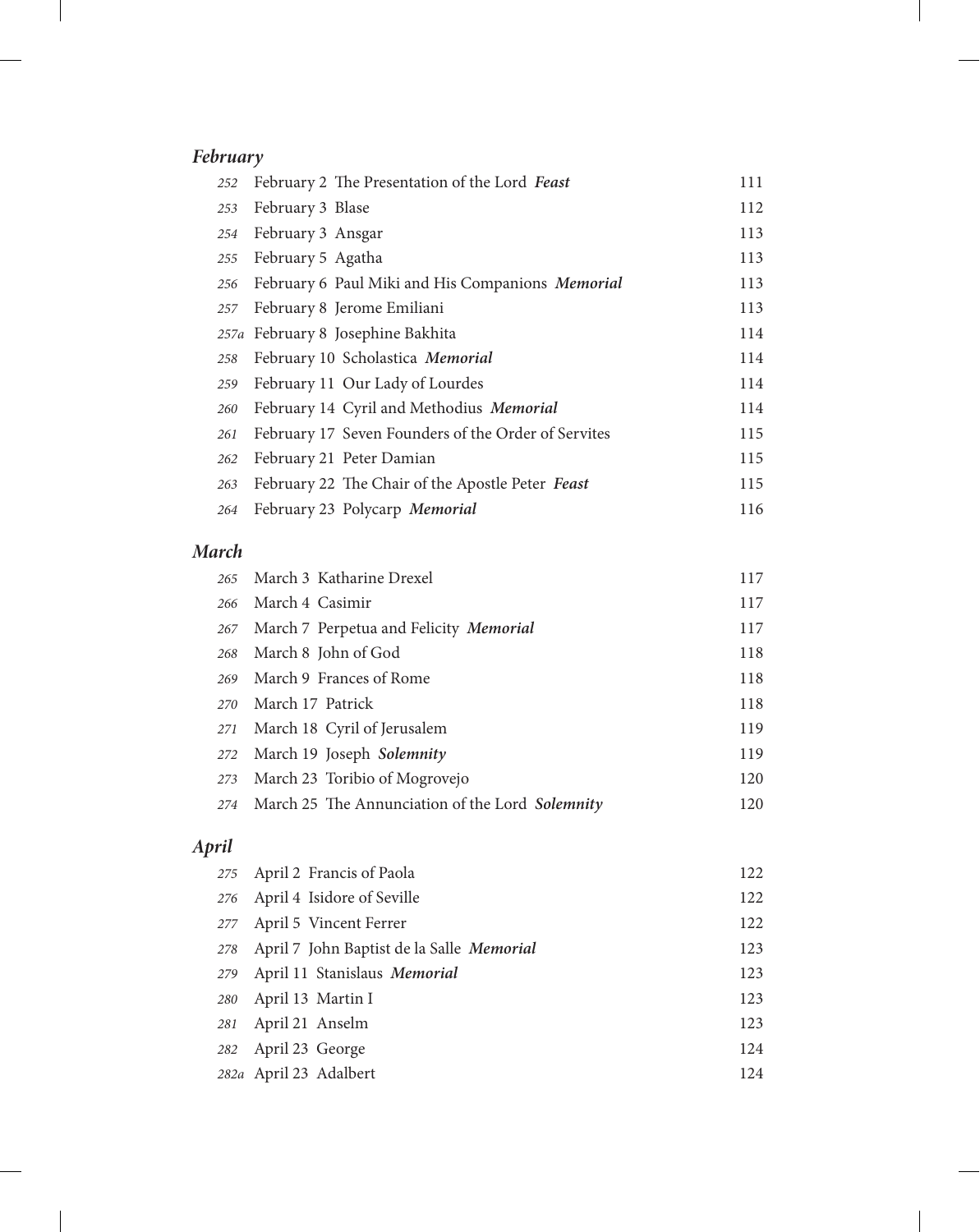|                     | 283 April 24 Fidelis of Sigmaringen      | 124 |
|---------------------|------------------------------------------|-----|
|                     | 284 April 25 Mark Feast                  | 124 |
|                     | 285 April 28 Peter Chanel                | 125 |
|                     | 285a April 28 Louis Mary de Montfort     | 126 |
|                     | 286 April 29 Catherine of Siena Memorial | 126 |
| 287 April 30 Pius V |                                          | 126 |

# *May*

| 288  | May 1 Joseph the Worker                                | 127 |
|------|--------------------------------------------------------|-----|
| 289  | May 2 Athanasius Memorial                              | 128 |
| 290  | May 3 Philip and James Feast                           | 128 |
| 291  | May 12 Nereus and Achilleus                            | 128 |
| 292  | May 12 Pancras                                         | 128 |
| 292a | May 13 Our Lady of Fatima                              | 129 |
| 293  | May 14 Matthias Feast                                  | 129 |
| 294  | May 15 Isidore the Farmer                              | 129 |
| 295  | May 18 John I                                          | 129 |
| 296  | May 20 Bernardine of Siena                             | 130 |
|      | 296a May 21 Christopher Magallanes and His Companions  | 130 |
| 296b | May 22 Rita of Cascia                                  | 130 |
| 297  | May 25 Bede the Venerable                              | 130 |
| 298  | May 25 Gregory VII                                     | 131 |
| 299  | May 25 Mary Magdalene de' Pazzi                        | 131 |
| 300  | May 26 Philip Neri Memorial                            | 131 |
| 301  | May 27 Augustine of Canterbury                         | 131 |
| 302  | May 31 The Visit of the Virgin Mary to Elizabeth Feast | 132 |
| 303  | Saturday following the Second Sunday after Pentecost   |     |
|      | The Immaculate Heart of Mary                           | 133 |

### *June*

|     | 304 June 1 Justin Memorial                            | 133 |
|-----|-------------------------------------------------------|-----|
|     | 305 June 2 Marcellinus and Peter                      | 133 |
|     | 306 June 3 Charles Lwanga and His Companions Memorial | 134 |
|     | 307 June 5 Boniface Memorial                          | 134 |
|     | 308 June 6 Norbert                                    | 134 |
|     | 309 June 9 Ephrem of Syria                            | 134 |
| 310 | June 11 Barnabas Memorial                             | 135 |
|     | 311 June 13 Anthony of Padua Memorial                 | 135 |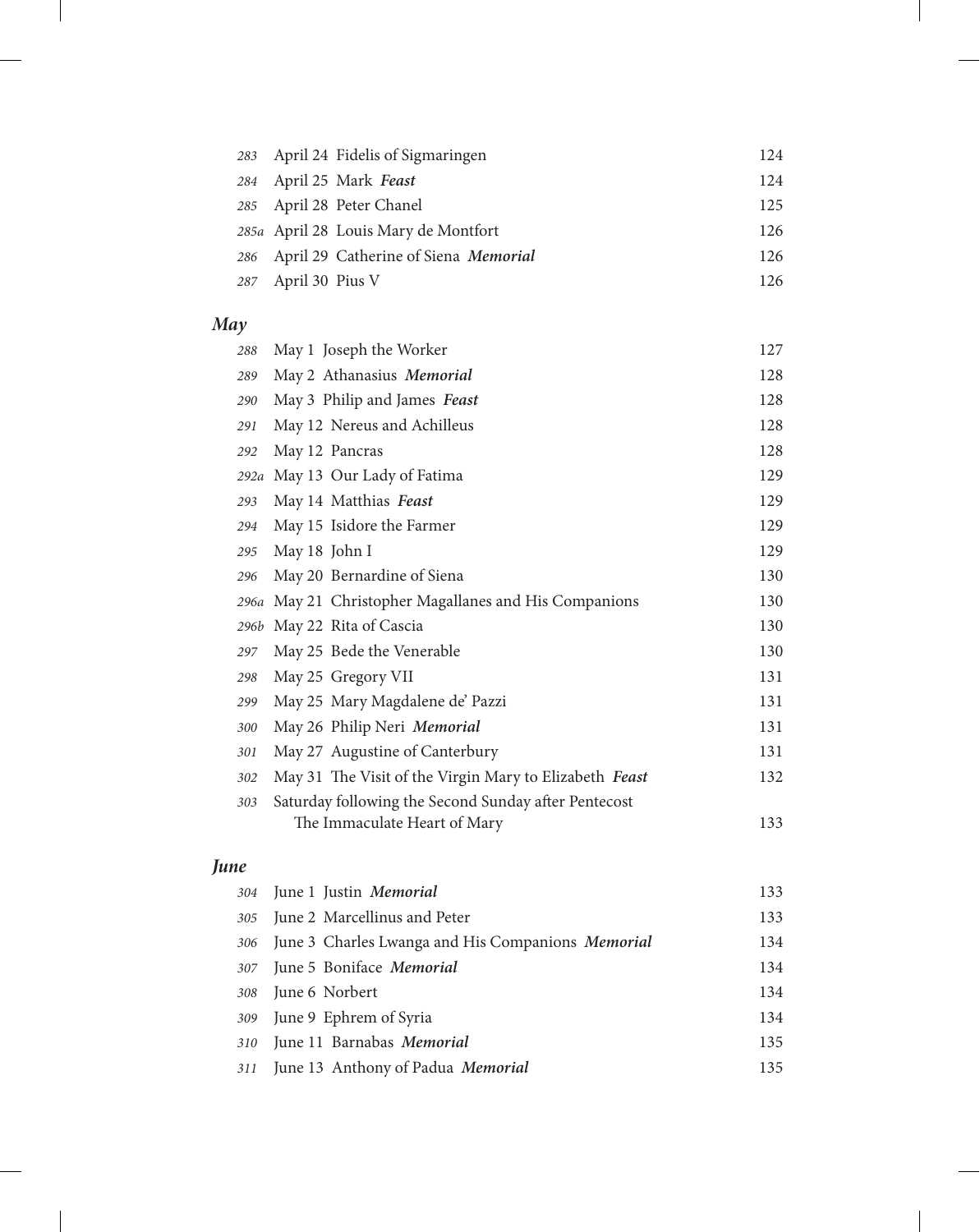|  | 312 June 19 Romuald                                 | 135 |
|--|-----------------------------------------------------|-----|
|  | 313 June 21 Aloysius Gonzaga                        | 135 |
|  | 314 June 22 Paulinus of Nola                        | 136 |
|  | 315 June 22 John Fisher and Thomas More             | 136 |
|  | 316 June 24 The Birth of John the Baptist Solemnity | 136 |
|  | 317 June 27 Cyril of Alexandria                     | 137 |
|  | 318 June 28 Irenaeus Memorial                       | 138 |
|  | 319 June 29 Peter and Paul Solemnity                | 138 |
|  | 329 June 30 First Martyrs of Rome                   | 139 |

# *July*

| 321  | July 1 Blessed Junípero Serra                 | 139 |
|------|-----------------------------------------------|-----|
| 322  | July 3 Thomas Feast                           | 140 |
| 323  | July 4 Elizabeth of Portugal                  | 140 |
| 325  | July 5 Anthony Mary Zaccaria                  | 140 |
| 326  | July 6 Maria Goretti                          | 140 |
| 326a | July 9 Augustine Zhae Rong and His Companions | 140 |
| 327  | July 11 Benedict                              | 141 |
| 328  | July 13 Henry                                 | 141 |
| 329  | July 14 Kateri Tekakwitha Memorial            | 141 |
| 330  | July 15 Bonaventure Memorial                  | 141 |
| 331  | July 16 Our Lady of Mount Carmel              | 142 |
| 331a | July 20 Apollinaris                           | 142 |
| 332  | July 21 Lawrence of Brindisi                  | 142 |
| 333  | July 22 Mary Magdalene Memorial               | 142 |
| 334  | July 23 Bridget of Sweden                     | 142 |
| 334a | July 24 Sharbel Makhluf                       | 143 |
| 335  | July 25 James Feast                           | 143 |
| 336  | July 26 Joachim and Ann Memorial              | 143 |
| 337  | July 29 Martha Memorial                       | 143 |
| 338  | July 30 Peter Chrysologus                     | 143 |
| 339  | July 31 Ignatius of Loyola Memorial           | 144 |

# *August*

|  | 340 August 1 Alphonsus Liguori Memorial | 144 |
|--|-----------------------------------------|-----|
|  | 341 August 2 Eusebius of Vercelli       | 144 |
|  | 341a August 2 Peter Julian Eymard       | 144 |
|  | 342 August 4 John Mary Vianney Memorial | 145 |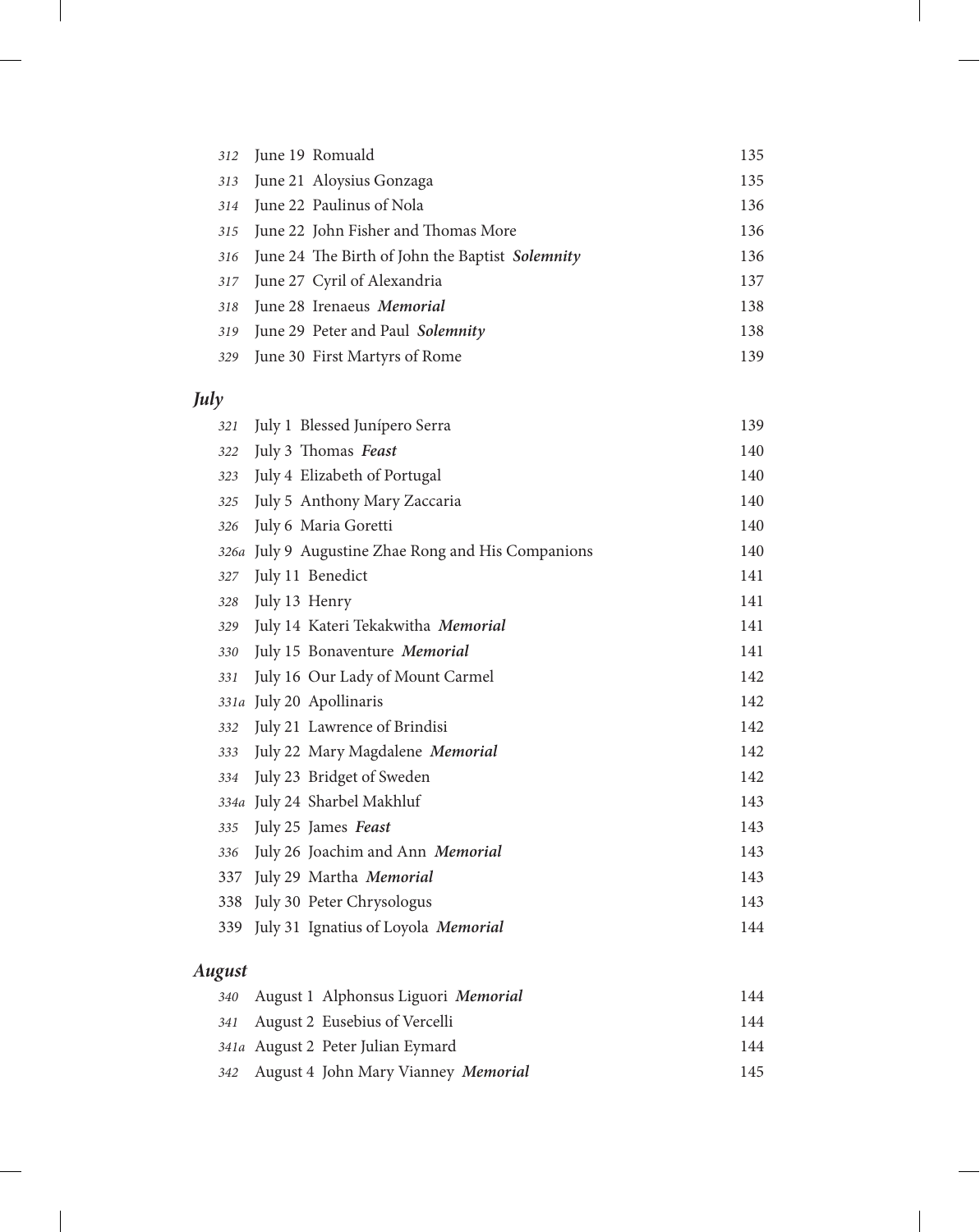| 343  | August 5 The Dedication of the Basilica of Saint Mary in Rome         | 145 |
|------|-----------------------------------------------------------------------|-----|
| 344  | August 6 The Transfiguration of the Lord Feast                        | 145 |
| 345  | August 7 Sixtus II and His Companions                                 | 146 |
| 346  | August 7 Cajetan                                                      | 146 |
| 347  | August 8 Dominic Memorial                                             | 147 |
| 347a | August 9 Teresa Benedicta of the Cross                                | 147 |
| 348  | August 10 Lawrence Feast                                              | 147 |
| 349  | August 11 Clare Memorial                                              | 147 |
| 350  | August 13 Pontian and Hippolytus                                      | 148 |
| 351  | August 14 Maximilian Mary Kolbe Memorial                              | 148 |
| 352  | August 15 The Assumption of the Virgin Mary into Heaven Solemnity 148 |     |
| 353  | August 16 Stephen of Hungary                                          | 148 |
| 354  | August 18 Jane Frances de Chantal                                     | 149 |
| 355  | August 19 John Eudes                                                  | 149 |
| 356  | August 20 Bernard Memorial                                            | 149 |
| 357  | August 21 Pius X Memorial                                             | 149 |
| 358  | August 22 The Queenship of the Virgin Mary Memorial                   | 149 |
| 359  | August 23 Rose of Lima                                                | 150 |
| 360  | August 24 Bartholomew Feast                                           | 150 |
| 361  | August 25 Louis of France                                             | 150 |
| 362  | August 25 Joseph Calasanz                                             | 150 |
| 363  | August 27 Monica Memorial                                             | 151 |
| 364  | August 28 Augustine Memorial                                          | 151 |
| 365  | August 29 The Martyrdom of John the Baptist Memorial                  | 151 |

# *September*

| 366 | September 3 Gregory the Great Memorial             | 151 |
|-----|----------------------------------------------------|-----|
| 367 | September 8 The Birth of the Virgin Mary Feast     | 152 |
| 368 | September 9 Peter Claver Memorial                  | 152 |
|     | 368a September 12 Most Holy Name of Mary Memorial  | 152 |
| 369 | September 13 John Chrysostom Memorial              | 152 |
| 370 | September 14 The Holy Cross Feast                  | 152 |
| 371 | September 15 Our Lady of Sorrows Memorial          | 154 |
| 372 | September 16 Cornelius and Cyprian Memorial        | 154 |
| 373 | September 17 Robert Bellarmine                     | 155 |
| 374 | September 19 Januarius                             | 155 |
| 375 | September 20 Andrew Kim Taegon, Paul Chong Hasang, |     |
|     | and Their Companions Memorial                      | 155 |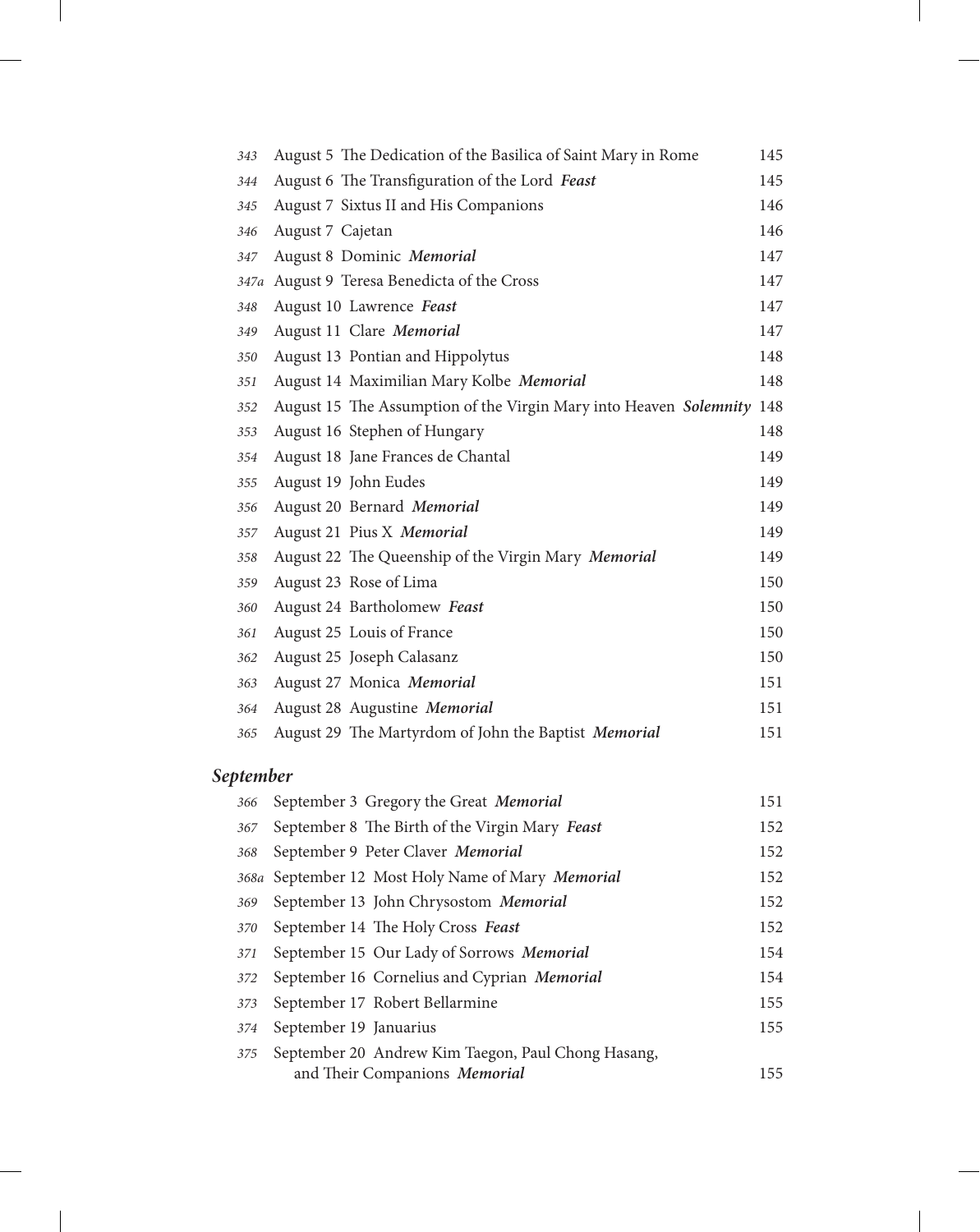|     |                         | 376 September 21 Matthew Feast                   | 155 |
|-----|-------------------------|--------------------------------------------------|-----|
| 376 |                         | September 23 Pio of Pietrelcina Memorial         | 155 |
| 377 |                         | September 26 Cosmas and Damian                   | 156 |
| 378 |                         | September 27 Vincent de Paul Memorial            | 156 |
| 379 | September 28 Wenceslaus |                                                  | 156 |
| 380 |                         | September 28 Lawrence Ruiz and His Companions    | 156 |
| 381 |                         | September 29 Michael, Gabriel, and Raphael Feast | 157 |
| 382 |                         | September 30 Jerome Memorial                     | 158 |

### *October*

| 383 | October 1 Thérèse of the Child Jesus Memorial | 158 |
|-----|-----------------------------------------------|-----|
| 384 | October 2 The Guardian Angels Memorial        | 158 |
| 385 | October 4 Francis of Assisi Memorial          | 160 |
| 386 | October 6 Bruno                               | 160 |
| 387 | October 6 Blessed Marie-Rose Durocher         | 160 |
| 388 | October 7 Our Lady of the Rosary Memorial     | 160 |
| 389 | October 9 Denis and His Companions            | 161 |
| 390 | October 9 John Leonardi                       | 161 |
| 391 | October 14 Callistus I                        | 161 |
| 392 | October 15 Teresa of Jesus Memorial           | 161 |
| 393 | October 16 Hedwig                             | 161 |
| 394 | October 16 Margaret Mary Alacoque             | 162 |
| 395 | October 17 Ignatius of Antioch Memorial       | 162 |
| 396 | October 18 Luke Feast                         | 162 |
| 397 | October 19 Isaac Jogues, John de Brébeuf,     |     |
|     | and Their Companions Memorial                 | 162 |
| 398 | October 20 Paul of the Cross                  | 163 |
| 399 | October 23 John of Capistrano                 | 163 |
| 400 | October 24 Anthony Mary Claret                | 163 |
| 401 | October 28 Simon and Jude Feast               | 163 |

### *November*

| 402 November 1 All Saints Solemnity                                       | 164 |
|---------------------------------------------------------------------------|-----|
| 403 November 2 Commemoration of All the Faithful Departed (All Souls) 165 |     |
| 404 November 3 Martin de Porres                                           | 165 |
| 405 November 4 Charles Borromeo Memorial                                  | 166 |
| 406 November 9 The Dedication of the Lateran Basilica in Rome Feast       | 166 |
| 407 November 10 Leo the Great <i>Memorial</i>                             | 166 |
|                                                                           |     |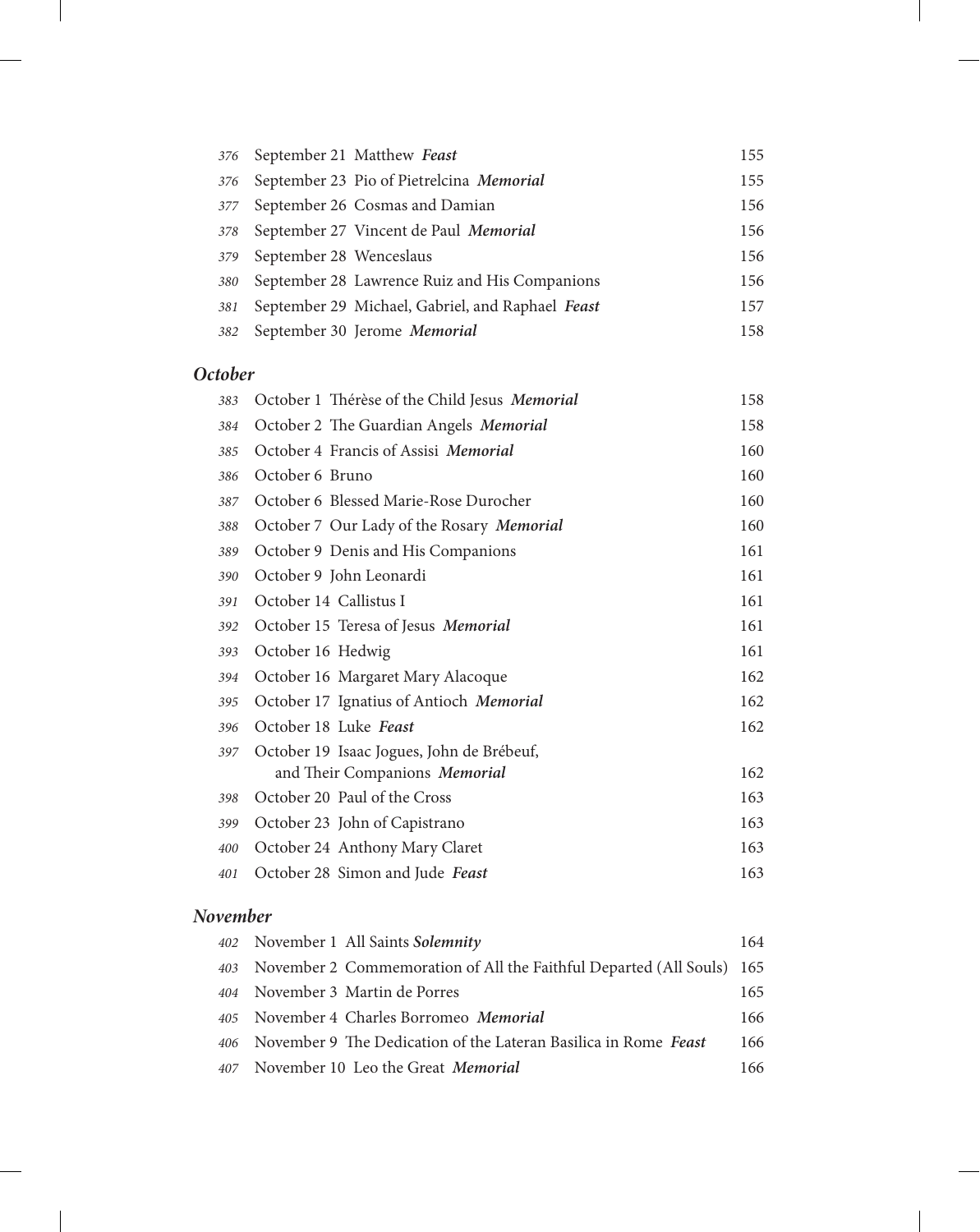| 408  |                       | November 11 Martin of Tours Memorial                     | 166 |
|------|-----------------------|----------------------------------------------------------|-----|
| 409  |                       | November 12 Josaphat Memorial                            | 167 |
| 410  |                       | November 13 Frances Xavier Cabrini Memorial              | 167 |
| 411  |                       | November 15 Albert the Great                             | 167 |
| 412  |                       | November 16 Margaret of Scotland                         | 167 |
| 413  |                       | November 16 Gertrude the Great                           | 167 |
| 414  |                       | November 17 Elizabeth of Hungary Memorial                | 168 |
| 415  |                       | November 18 The Dedication of the Basilicas              |     |
|      |                       | of the Apostles Peter and Paul in Rome                   | 168 |
| 416  |                       | November 18 Rose Philippine Duchesne                     | 169 |
| 417  |                       | November 21 The Presentation of the Virgin Mary Memorial | 170 |
| 418  |                       | November 22 Cecilia Memorial                             | 170 |
| 419  | November 23 Clement I |                                                          | 170 |
| 420  | November 23 Columban  |                                                          | 170 |
| 421  |                       | November 23 Blessed Miguel Agustín Pro                   | 170 |
| 422  |                       | November 24 Andrew Dung-Lac and His Companions Memorial  | 171 |
| 422a |                       | November 25 Catherine of Alexandria                      | 171 |
| 423  |                       | November 30 Andrew Feast                                 | 171 |

### *December*

| 425 | December 3 Francis Xavier Memorial      | 171 |
|-----|-----------------------------------------|-----|
| 426 | December 4 John of Damascus             | 172 |
| 427 | December 6 Nicholas                     | 172 |
| 428 | December 7 Ambrose Memorial             | 172 |
| 429 | December 8 The Immaculate Conception    |     |
|     | of the Virgin Mary Solemnity            | 172 |
| 430 | December 9 Juan Diego                   | 174 |
| 431 | December 11 Damasus I                   | 174 |
| 432 | December 12 Our Lady of Guadalupe Feast | 174 |
| 433 | December 13 Lucy Memorial               | 174 |
| 434 | December 14 John of the Cross Memorial  | 174 |
| 435 | December 21 Peter Canisius              | 175 |
| 436 | December 23 John of Kanty               | 175 |
| 437 | December 26 Stephen Feast               | 175 |
| 438 | December 27 John Feast                  | 175 |
| 439 | December 28 The Holy Innocents Feast    | 176 |
| 440 | December 29 Thomas Becket               | 176 |
| 441 | December 31 Sylvester I                 | 176 |